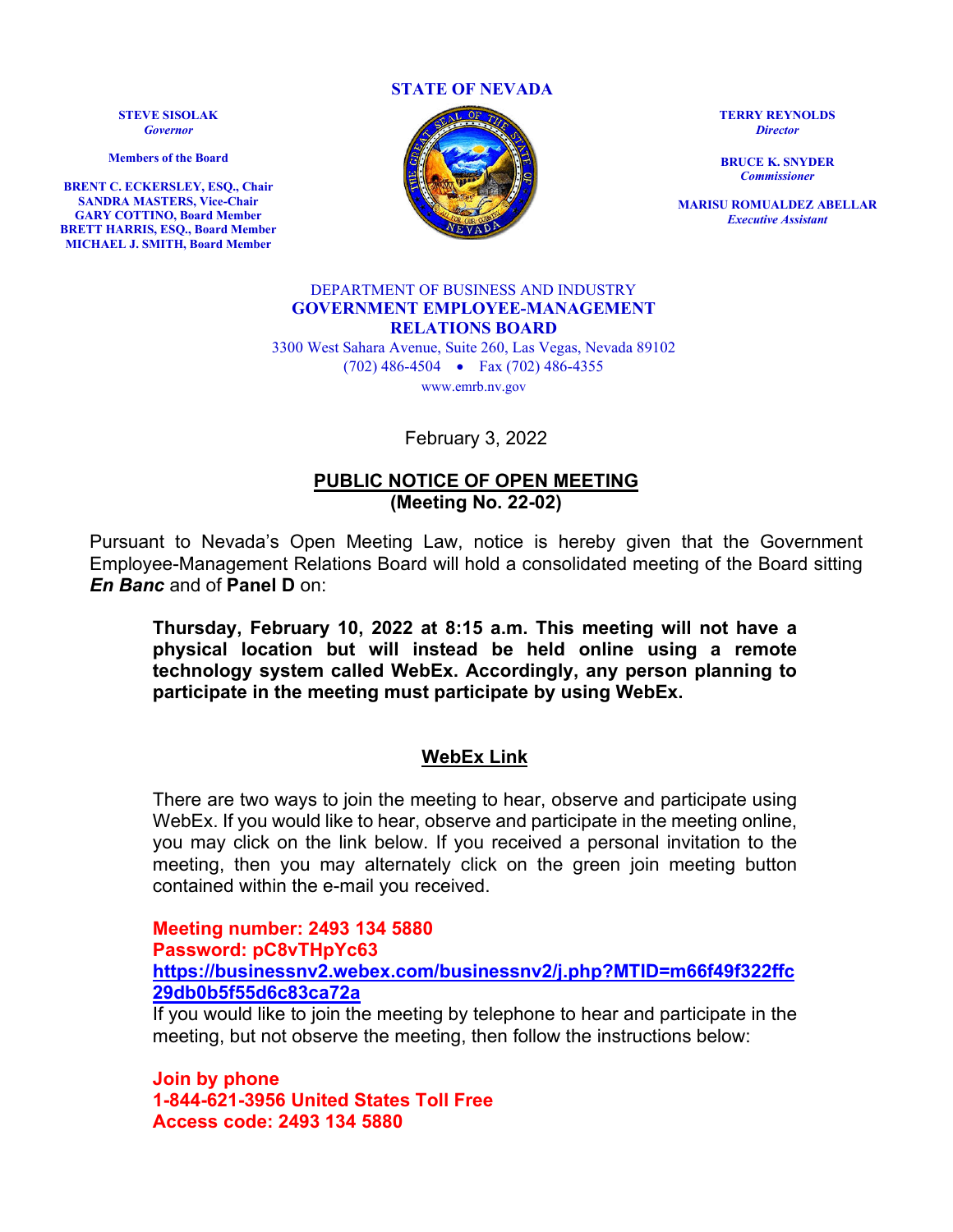#### **Chair Eckersley shall be the Presiding Officer of the Board sitting** *en banc* **and of Panel D.**

# **THE AGENDA**

Note: The Board may take possible action on any item on this agenda unless that item is marked as "Information Only." Items marked as "Information Only" may be discussed by the Board after any presentation is made but no action may be taken on that particular item. The Board may take items out of order, may combine two or more agenda items for consideration, may remove items from the agenda or may delay discussion of any item at any time.

# **The Board Sitting** *En Banc*

The following 5 items are for consideration by the full Board:

### **1. Call to Order & Roll Call** *Information Only*

#### **2. Public Comment** *Information Only*

The Board welcomes public comment. Public comment must be limited to matters relevant to or within the authority of the Government Employee-Management Relations Board. No subject may be acted upon unless that subject is on the agenda and is scheduled for possible action. If you wish to be heard, please introduce yourself at the appropriate time and the Presiding Officer will recognize you. The amount of discussion on any single subject, as well as the amount of time any single speaker is allowed, may be limited. The Board will not restrict public comment based upon viewpoint. However, the Board may refuse to consider public comment prior to the commencement and/or conclusion of a contested case or a quasi-judicial proceeding that may affect the due process rights of an individual. See NRS 233B.126.

#### **3. Approval of the Minutes** *For Possible Action*

For possible action on the minutes of the meeting held January 13, 2022.

### **4. Report of the Deputy Attorney General** *Information Only*

A report by the Nevada Attorney General's Office as to the status of cases on judicial review or at the Nevada Supreme Court, and other matters related thereto.

**5. Role of Attorney General's Office on Cases in Courts** *For Possible Action* Michelle Briggs of the Office of the Attorney General will address the Board and staff on options as to the role of that office for cases on a Petition for Judicial Review at the District Court level and of appeals at the Nevada Supreme Court or Court of Appeals. Possible deliberation and decision on the matter thereafter.

(cont'd on next page)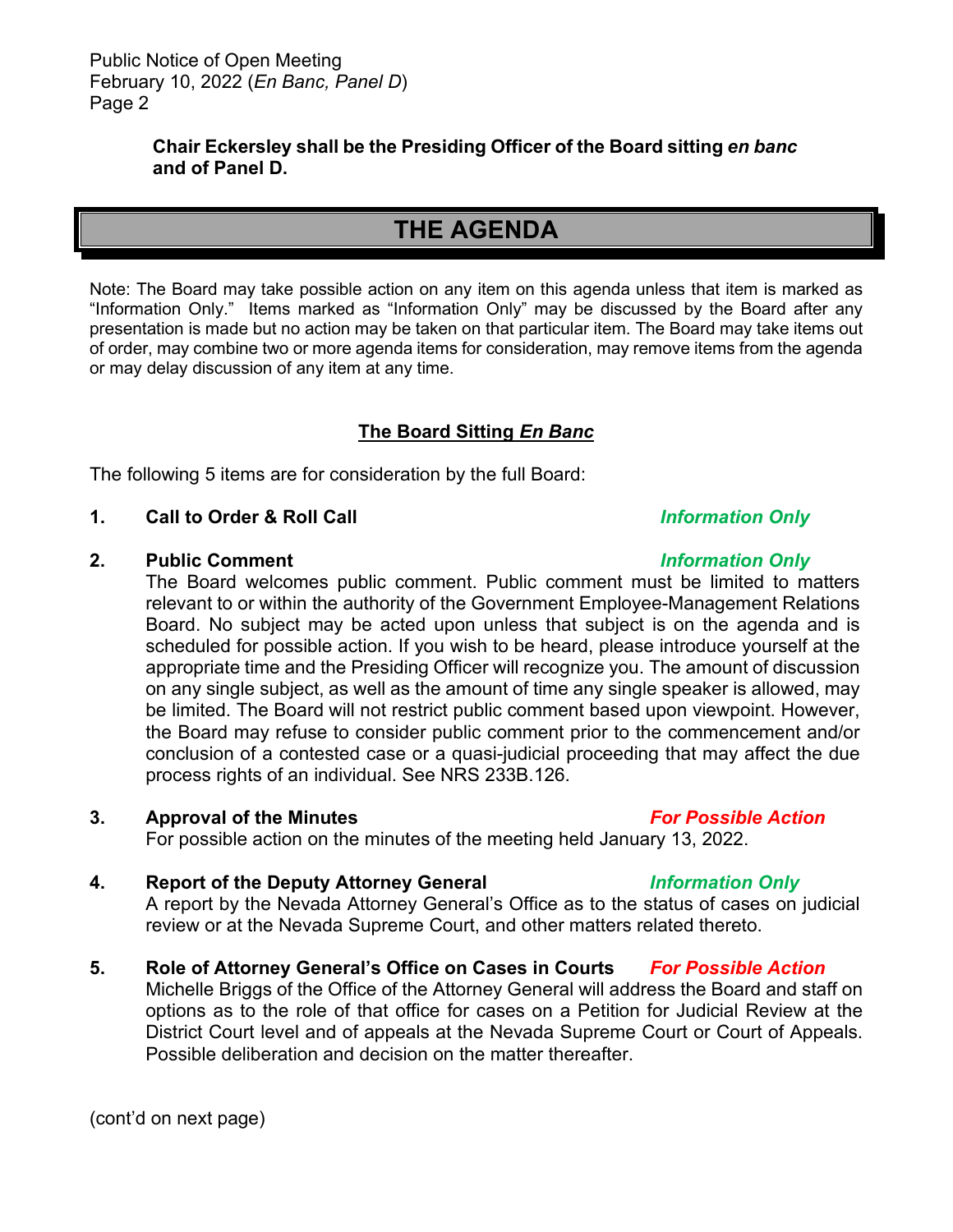## **Panel D**

The following 1 item is for consideration by Panel D:

**6. Case 2021-003** *For Possible Action* **International Association of Fire Fighters, Local 1265 v. City of Sparks** Pursuant to NAC 288.271(2)(c), the Commissioner had randomly selected Vice-Chair Masters to substitute for Board Member Cottino. Deliberation and decision on the Stipulation and Order of Dismissal With Prejudice.

# **The Board Sitting** *En Banc*

The following 10 items are for consideration by the full Board:

#### **7. Case 2020-022** *For Possible Action*

## **International Union of Operating Engineers, Local 501, AFL-CIO v. Esmeralda County and Esmeralda County Board of Commissioners**

Deliberation and decision on the certification of the election, including any objections filed pursuant to the election order and election plan; and other matters related thereto. Upon issuance of any order related to the election, the matter would then be remanded to Hearing Panel A for further deliberation on the case at a future meeting.

#### **8. Case 2021-017** *For Possible Action*

### **Service Employees International Union, Local 1107 v. Clark County**

Deliberation and decision on the status and progress of the case, including, but not limited to, dismissal of the case, the granting of a hearing for the case, whether to stay the case pursuant to the limited deferral doctrine, and/or whether to order a settlement conference for the case. If a hearing is granted, then the case shall also be randomly assigned to a hearing panel.

# **9. Case 2021-016** *For Possible Action*

## **International Union of Operating Engineers, Local 501 v. University Medical Center of Southern Nevada**

Deliberation and decision on Respondent University Medical Center of Southern Nevada's Motion to Dismiss Complaint for Unfair Labor Practices. Included in this is the Joint Notice Regarding Production of Documents, as requested by the Board at its last meeting.

#### **10. Case 2021-018** *For Possible Action*

## **Service Employees International Union, Local 1107 v. Clark County** Deliberation and decision on the Motion to Dismiss.

# **11. Case 2021-019** *For Possible Action*

# **Service Employees International Union, Local 1107 v. Clark County**

Deliberation and decision on the Motion to Dismiss Complaint and for Decision on Counterclaim. Also, deliberation and decision on Motion to Dismiss Clark County's Counterclaim.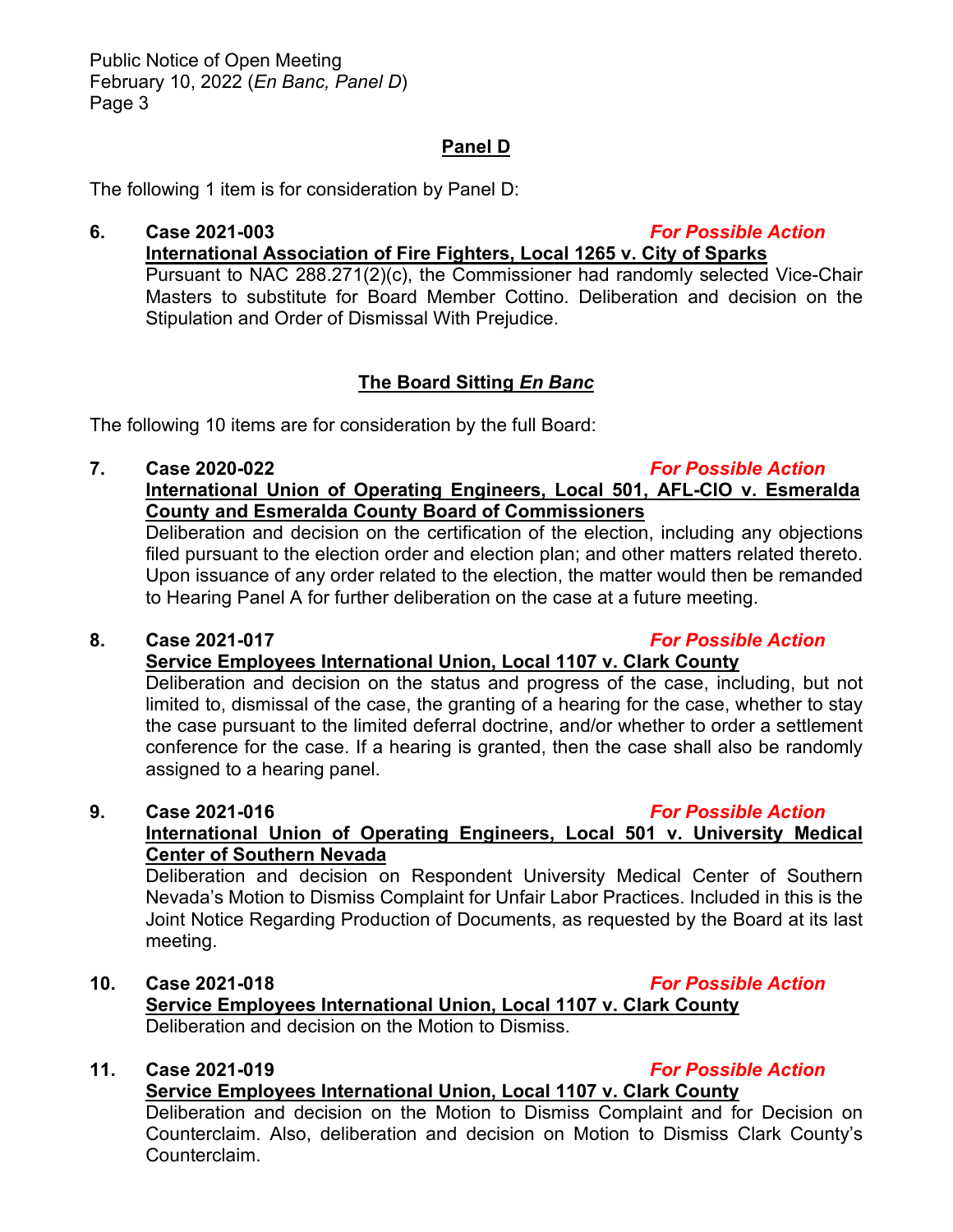## **12. Case 2021-021** *For Possible Action*

# **Reno Administrative/Professional Group – Professional Unit v. City of Reno**

Deliberation and decision on Motion to Dismiss Prohibited Practices Complaint or, in the Alternative, Motion for Deferral of Proceedings.

- **13. Show Cause Hearings for Entities Not Filing Reports** *For Possible Action* Deliberation and decision on granting to staff the authority to schedule a show cause hearing before the Board for the Town of Amargosa Valley, which has yet to file its annual report, to authorize the sending of a Notice to Show Cause, and other matters related thereto.
- **14. EMRB Strategic Plan** *For Possible Action* Approval, as is or with changes, of the draft EMRB Strategic Plan for the upcoming biennium beginning on July 1, 2023.
- **15. Additional Period of Public Comment** *Information Only* Please refer to agenda item 2 for any rules pertaining to public comment.
- 

# **16. Adjournment** *For Possible Action*

## **Posting**

This meeting has been posted at the following locations and websites at least three days prior to the scheduled date of this meeting, in accordance with NRS 241.020(2):

Government Employee-Management Relations Board, 3300 W. Sahara Avenue, Suite 260, Las Vegas, Nevada 89108 Department of Administration Public Meeting Notice Web Site:<https://notice.nv.gov/> Government Employee-Management Relations Board Web Site: [https://emrb.nv.gov](https://emrb.nv.gov/)

### **Inquiries and Supporting Materials**

You may obtain copies of any supporting materials by contacting the Board Secretary, Marisu Romualdez Abellar, at the address at the top of page one of this document or by calling 702-486-4505. A link to the supporting materials may also be found on the agency's website next to the agenda for the meeting, which will be posted three business days before the hearing.

# **Special Accommodations**

Members of the public who are disabled and require special accommodations or assistance at the meeting are requested to notify the EMRB at the address or telephone number above. Please notify us as soon as possible to allow time to secure any necessary equipment or provisions prior to the meeting.

# **Board and Panel**

All references to the term "Board" shall also mean "Panel" when certain Board members are meeting as a panel in lieu of the Board members meeting *en banc*.

# **Members Assigned to Panels**

The following members have been assigned to each panel pursuant to the agency's administrative rules: